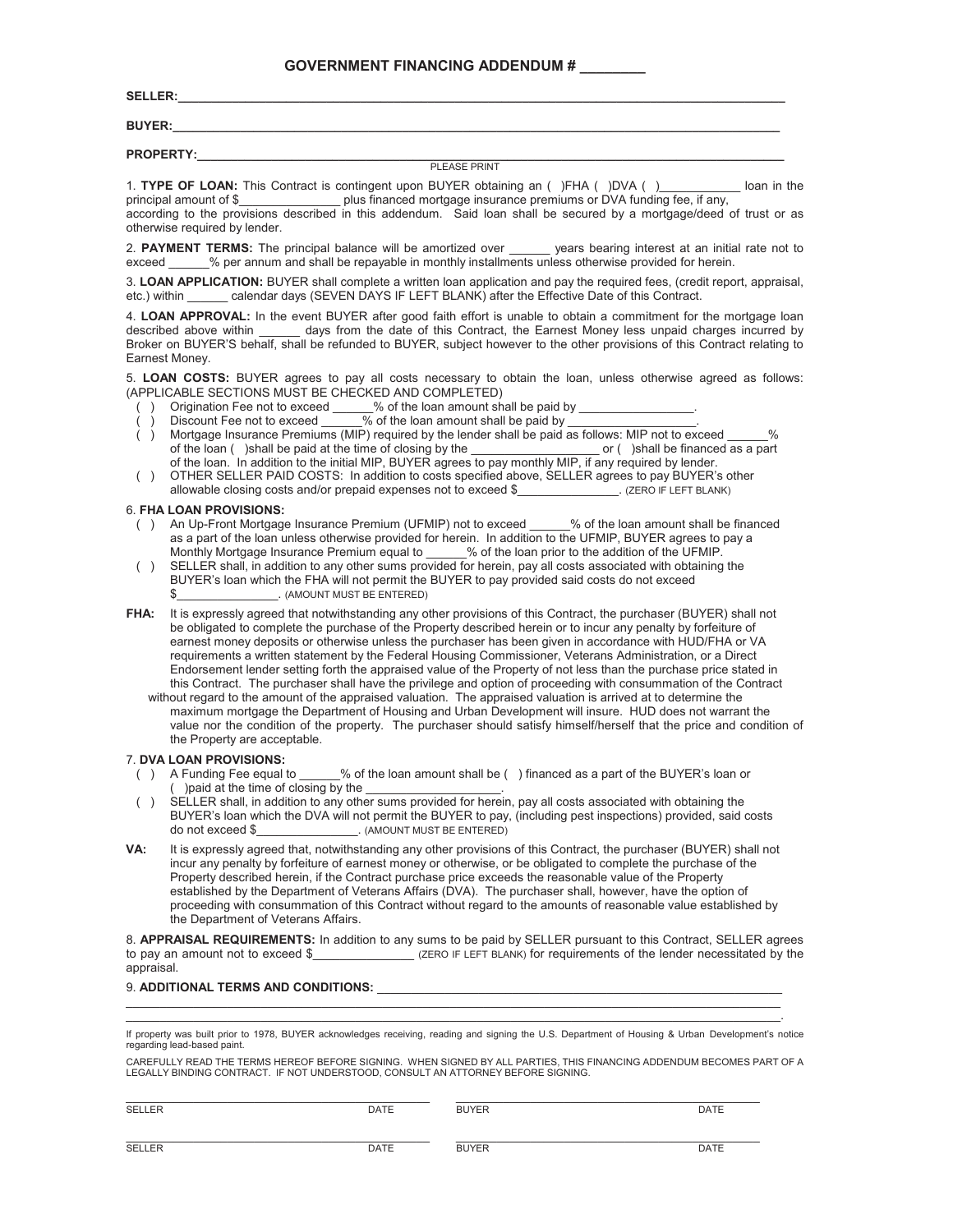# **LEAD-BASED PAINT AND/OR LEAD-BASED PAINT HAZARDS** DISCLOSURE OF INFORMATION AND ACKNOWLEDGMENT

# **LEAD WARNING STATEMENT**

Every purchaser of any interest in residential real property on which a residential dwelling was built prior to 1978 is notified that such property may present exposure to lead from lead-based paint that may place young children at risk of developing lead poisoning. Lead poisoning in young children may produce permanent neurological damage, including<br>learning disabilities, reduced intelligence quotient, behavioral problems, and impaired memory. Lead poisonin learning disabilities, reduced intelligence quotient, behavioral problems, and impaired memory. Lead poisoning also poses a particular risk to pregnant women. The seller of any interest in residential real property is requ restring accurate, the control of the seller of any interest in residential real property is a particular risk to pregnant women. The seller of any interest in residential real property is with any information on lead-based paint hazards from risk assessments or inspections in the seller's possession and notify the buyer of any known lead-based paint hazards. A risk assessment or inspection for possible lead-based paint hazards is recommended prior to purchase.

# **SELLER'S DISCLOSURE (initial)**

(a) PRESENCE OF LEAD-BASED PAINT AND/OR LEAD-BASED PAINT HAZARDS (check one below).

 **Known lead-based paint and/or lead-based paint hazards are present in the housing.** Explain:

 **Seller has no knowledge of lead-based paint and/or lead-based paint hazards in the housing.**

\_\_\_\_\_\_\_\_\_\_\_\_\_\_\_\_\_\_\_\_\_\_\_\_\_\_\_\_\_\_\_\_\_\_\_\_\_\_\_\_\_\_\_\_\_\_\_\_\_\_\_\_\_\_\_\_\_\_\_\_\_\_\_\_\_\_\_\_\_\_\_\_\_\_\_\_\_\_\_\_\_

(b) RECORDS AND REPORTS AVAILABLE TO THE SELLER (check one below).

 **Seller has provided the buyer with all available records and reports pertaining to lead-based paint and/or lead-based paint hazards in the housing** (list documents below)**.** 

\_\_\_\_\_\_\_\_\_\_\_\_\_\_\_\_\_\_\_\_\_\_\_\_\_\_\_\_\_\_\_\_\_\_\_\_\_\_\_\_\_\_\_\_\_\_\_\_\_\_\_\_\_\_\_\_\_\_\_\_\_\_\_\_\_\_\_\_\_\_\_\_\_\_\_\_\_\_\_\_\_ \_\_\_\_\_\_\_\_\_\_\_\_\_\_\_\_\_\_\_\_\_\_\_\_\_\_\_\_\_\_\_\_\_\_\_\_\_\_\_\_\_\_\_\_\_\_\_\_\_\_\_\_\_\_\_\_\_\_\_\_\_\_\_\_\_\_\_\_\_\_\_\_\_\_\_\_\_\_\_\_\_

 **Seller has no records or reports pertaining to lead-based paint and/or lead-based paint hazards in the housing.** 

# **BUYER'S ACKNOWLEDGMENT (initial)**

- \_\_\_\_\_ (c) BUYER HAS RECEIVED COPIES OF ALL INFORMATION LISTED ABOVE.
- \_\_\_\_\_ (d) BUYER HAS RECEIVED THE PAMPHLET *"Protect Your Family From Lead In Your Home"*.
- \_\_\_\_\_ (e) BUYER HAS (check one below):
	- **Received a 10-day opportunity (or mutually agreed upon period) to conduct a risk assessment or inspection of the presence of lead-based paint and/or lead-based paint hazards; or**
	- **Waived the opportunity to conduct a risk assessment or inspection for the presence of leadbased paint and/or lead-based paint hazards.**

# **AGENT'S ACKNOWLEDGMENT (if applicable)**

\_\_\_\_\_ (f) AGENT HAS INFORMED THE SELLER OF THE SELLER'S OBLIGATIONS UNDER 42 U.S.C. 4852d AND IS AWARE OF HIS/HER RESPONSIBILITY TO ENSURE COMPLIANCE.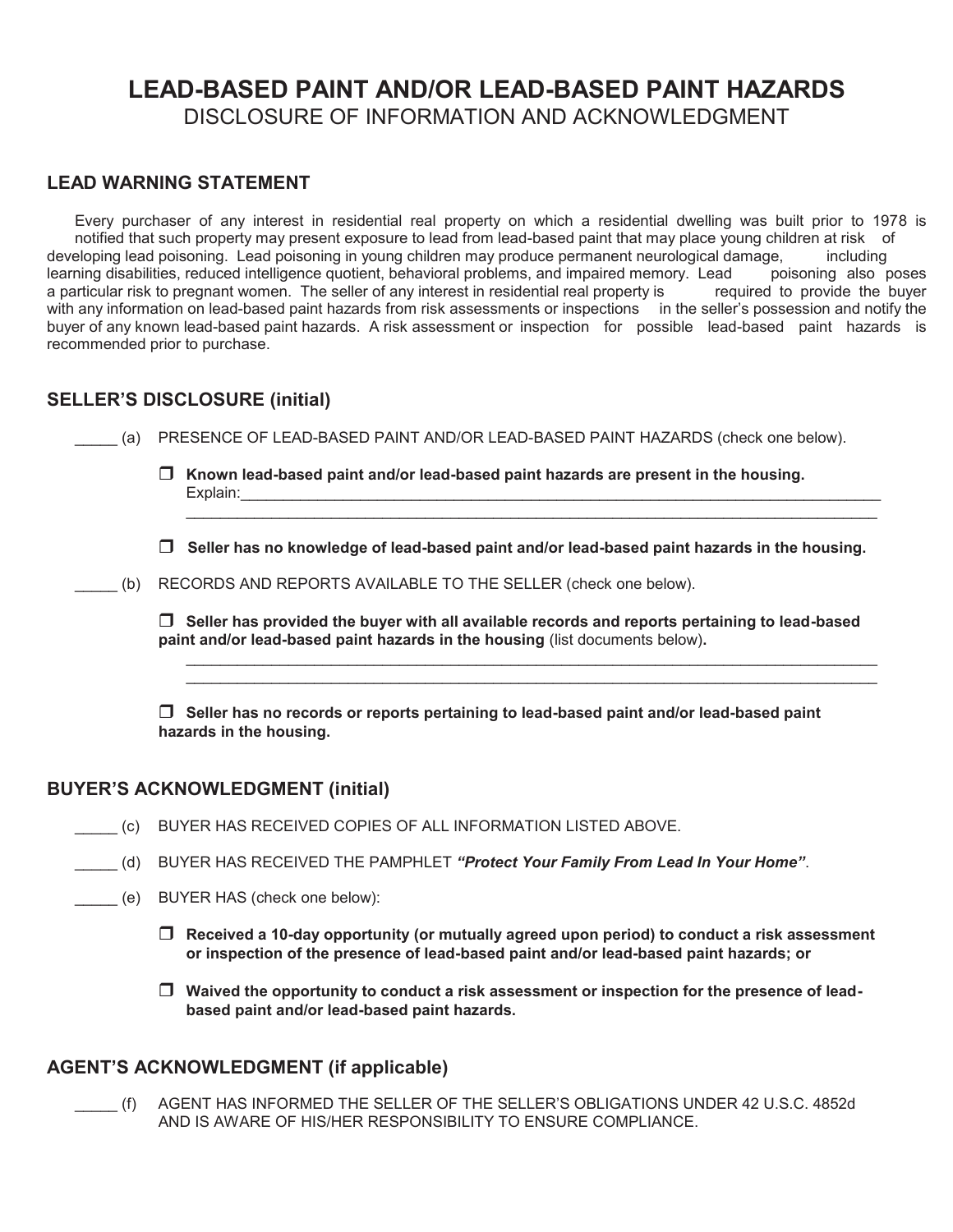# **CERTIFICATION OF ACCURACY**

The following parties have reviewed the information above and certify, to the best of their knowledge, that the information they have provided is true and accurate.

| <b>SELLER</b> | Date | <b>BUYER</b> | Date |
|---------------|------|--------------|------|
| <b>SELLER</b> | Date | <b>BUYER</b> | Date |
| <b>AGENT</b>  |      | <b>AGENT</b> |      |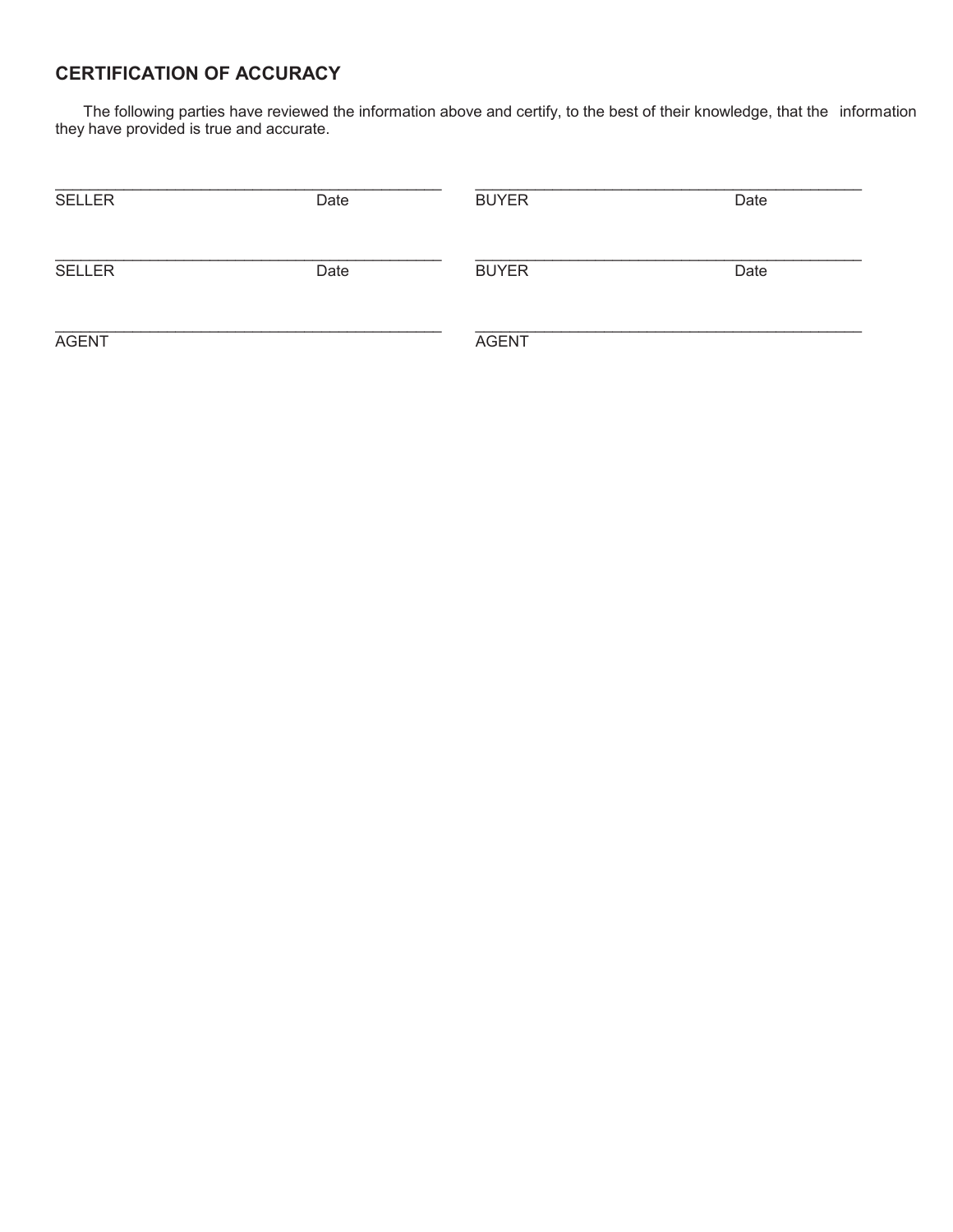# **SELLER'S DISCLOSURE AND CONDITION OF PROPERTY ADDENDUM** (Residential)

#### $\mathbf{1}$

10

15

#### $\overline{2}$ **PROPERTY:** 3

#### $\overline{4}$ 1. NOTICE TO SELLER.

5 Be as complete and accurate as possible when answering the questions in this disclosure. Attach additional sheets if space is insufficient for all applicable comments. SELLER understands that the law requires disclosure of any material 6 defects, known to SELLER, in the Property to prospective Buyer(s) and that failure to do so may result in civil liability  $\overline{7}$ for damages. Non-occupant SELLERS are not relieved of this obligation. This disclosure statement is designed to 8 assist SELLER in making these disclosures. Licensee(s), prospective buyers and buyers will rely on this information. 9

#### $11$ 2. NOTICE TO BUYER.

 $12$ This is a disclosure of SELLER'S knowledge of the Property as of the date signed by SELLER and is not a substitute for any inspections or warranties that BUYER may wish to obtain. It is not a warranty of any kind by SELLER or a 13  $14$ warranty or representation by the Broker(s) or their licensees.

#### 3. OCCUPANCY. 16

| 17 |    |                                                                                                |  |  |
|----|----|------------------------------------------------------------------------------------------------|--|--|
| 18 |    |                                                                                                |  |  |
| 19 |    | If "No", how long has it been since SELLER occupied the Property? _______________ years/months |  |  |
| 20 |    |                                                                                                |  |  |
| 21 | 4. | LAND (SOILS, DRAINAGE AND BOUNDARIES). (IF RURAL OR VACANT LAND, ATTACH SELLER'S LAND          |  |  |
| 22 |    | DISCLOSURE ALSO.) ARE YOU AWARE OF:                                                            |  |  |
| 23 |    |                                                                                                |  |  |
| 24 |    | b. Any sliding, settling, earth movement, upheaval or earth stability problems                 |  |  |
| 25 |    |                                                                                                |  |  |
| 26 | c. | The Property or any portion thereof being located in a flood zone, wetlands                    |  |  |
| 27 |    | area or proposed to be located in such as designated by FEMA which                             |  |  |
| 28 |    |                                                                                                |  |  |
| 29 | d. |                                                                                                |  |  |
| 30 | е. |                                                                                                |  |  |
| 31 | f. |                                                                                                |  |  |
| 32 | g. |                                                                                                |  |  |
| 33 | h. |                                                                                                |  |  |
| 34 | i. | Any encroachments, boundary line disputes, or non-utility easements                            |  |  |
| 35 |    |                                                                                                |  |  |
| 36 | i. |                                                                                                |  |  |
| 37 |    |                                                                                                |  |  |
| 38 | k. |                                                                                                |  |  |
| 39 |    | Any gas/oil wells, lines or storage facilities on Property or adjacent property?  Yes□ No□     |  |  |
| 40 | m. |                                                                                                |  |  |
| 41 |    |                                                                                                |  |  |

# If any of the answers in this section are "Yes", explain in detail or attach all warranty information and

43 44 45

42

**SELLER SELLER** 

Initials and the company of the company of the company of the company of the company of the company of the company of the company of the company of the company of the company of the company of the company of the company of

Initials **BUYER BUYER**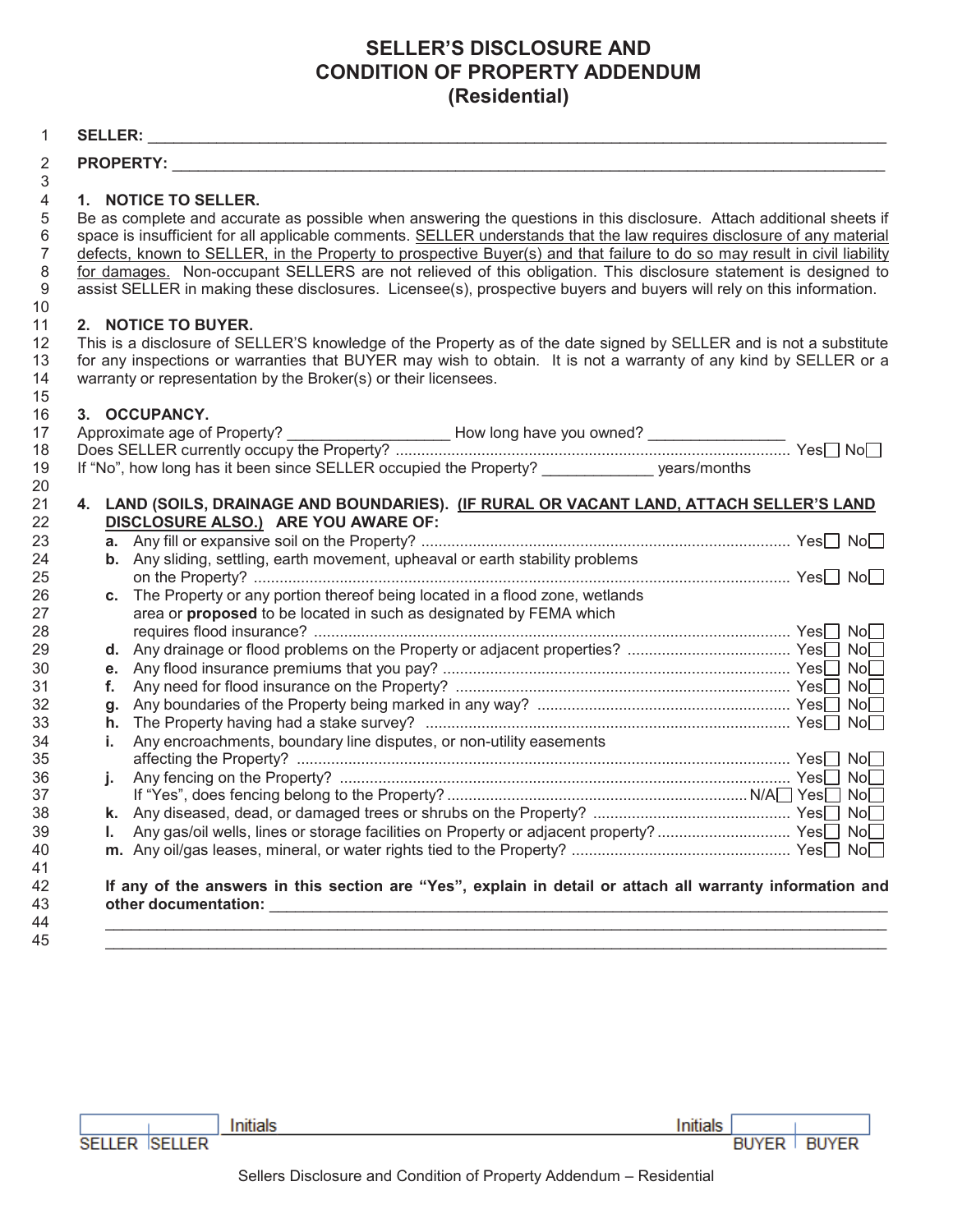| 5. ROOF. |    |                                                                                                                     |  |
|----------|----|---------------------------------------------------------------------------------------------------------------------|--|
|          |    |                                                                                                                     |  |
|          |    |                                                                                                                     |  |
|          |    |                                                                                                                     |  |
|          |    |                                                                                                                     |  |
|          |    |                                                                                                                     |  |
|          |    |                                                                                                                     |  |
|          |    | If "Yes", was it: $\Box$ Complete or $\Box$ Partial                                                                 |  |
|          |    | e. What is the number of layers currently in place? $\frac{1}{\sqrt{2}}$ ________________ layers or $\Box$ Unknown. |  |
|          |    |                                                                                                                     |  |
|          |    | If any of the answers in this section are "Yes", explain in detail or attach all warranty information and           |  |
|          |    |                                                                                                                     |  |
|          |    |                                                                                                                     |  |
|          |    |                                                                                                                     |  |
|          |    |                                                                                                                     |  |
|          |    | 6. INFESTATION. ARE YOU AWARE OF:                                                                                   |  |
|          |    |                                                                                                                     |  |
|          |    | b. Any damage to the Property by termites, wood destroying insects or other                                         |  |
|          |    |                                                                                                                     |  |
|          |    | c. Any termite, wood destroying insects or other pest control treatments on the                                     |  |
|          |    |                                                                                                                     |  |
|          |    | If "Yes", list company, when and where treated                                                                      |  |
|          |    | d. Any current warranty, bait stations or other treatment coverage by a licensed                                    |  |
|          |    |                                                                                                                     |  |
|          |    |                                                                                                                     |  |
|          |    | If "Yes", the annual cost of service renewal is \$____________ and the time                                         |  |
|          |    | remaining on the service contract is __________________.                                                            |  |
|          |    | (Check one) $\Box$ The treatment system stays with the Property or $\Box$ the treatment system is                   |  |
|          |    | subject to removal by the treatment company if annual service fee is not paid.                                      |  |
|          |    |                                                                                                                     |  |
|          |    | If any of the answers in this section are "Yes", explain in detail or attach all warranty information and           |  |
|          |    |                                                                                                                     |  |
|          |    |                                                                                                                     |  |
|          |    |                                                                                                                     |  |
|          |    |                                                                                                                     |  |
|          |    | 7. STRUCTURAL, BASEMENT/CRAWL SPACE, FIREPLACE AND EXTERIOR ITEMS.                                                  |  |
|          |    | <b>ARE YOU AWARE OF:</b>                                                                                            |  |
|          |    | a. Any movement, shifting, deterioration, or other problems with walls, foundations,                                |  |
|          |    |                                                                                                                     |  |
|          |    | b. Any cracks or flaws in the walls, ceilings, foundations, concrete slab,                                          |  |
|          |    |                                                                                                                     |  |
|          |    | c. Any corrective action taken including, but not limited to piering or bracing?  Yes No                            |  |
|          |    |                                                                                                                     |  |
|          |    |                                                                                                                     |  |
|          | f. |                                                                                                                     |  |
|          |    | Any problems with driveways, patios, decks, fences or retaining walls on the Property?  Yes□ No□                    |  |
|          | g. | Any problems with fireplace including, but not limited to firebox, chimney,                                         |  |
|          |    |                                                                                                                     |  |
|          |    |                                                                                                                     |  |
|          |    |                                                                                                                     |  |
|          |    |                                                                                                                     |  |
|          |    | If "Yes", location:                                                                                                 |  |
|          | i. |                                                                                                                     |  |
|          |    | If any of the answers in this section are "Yes", explain in detail or attach all warranty information and           |  |
|          |    |                                                                                                                     |  |

|      |    |      |      | a man o<br><b>Instruction</b> |                |         |
|------|----|------|------|-------------------------------|----------------|---------|
| $ -$ | FD |      |      |                               | $- - -$<br>BU١ | ΈR<br>ы |
|      |    | ____ | ____ |                               |                |         |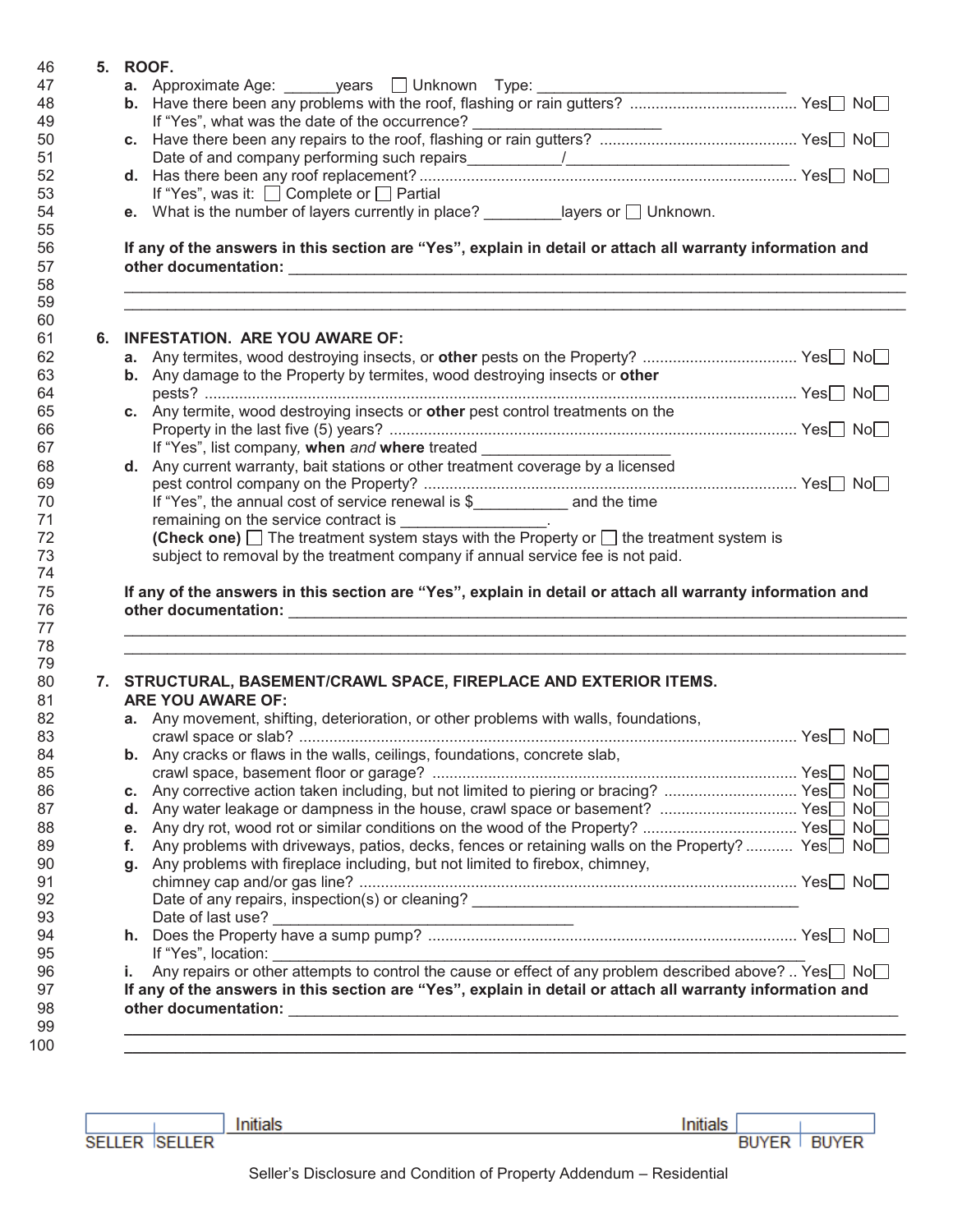|    | 8. ADDITIONS AND/OR REMODELING.<br>a. Are you aware of any additions, structural changes, or other material alterations to                                                                                                     |  |
|----|--------------------------------------------------------------------------------------------------------------------------------------------------------------------------------------------------------------------------------|--|
|    | If "Yes", explain in detail: The same of the same of the same of the same of the same of the same of the same of the same of the same of the same of the same of the same of the same of the same of the same of the same of t |  |
|    |                                                                                                                                                                                                                                |  |
|    | b. If "Yes", were all necessary permits and approvals obtained, and was all work in                                                                                                                                            |  |
|    |                                                                                                                                                                                                                                |  |
|    | 9. PLUMBING RELATED ITEMS.                                                                                                                                                                                                     |  |
|    | <b>a.</b> What is the drinking water source? $\Box$ Public $\Box$ Private $\Box$ Well $\Box$ Cistern                                                                                                                           |  |
|    | If well water, state type _____________________ depth_____________                                                                                                                                                             |  |
|    | diameter ________________ age_________                                                                                                                                                                                         |  |
|    | b. If the drinking water source is a well, when was the water last checked for                                                                                                                                                 |  |
|    |                                                                                                                                                                                                                                |  |
|    |                                                                                                                                                                                                                                |  |
|    | If "Yes", is it: $\Box$ Leased $\Box$ Owned?                                                                                                                                                                                   |  |
|    |                                                                                                                                                                                                                                |  |
|    | If "Yes", is it: $\Box$ Leased $\Box$ Owned?                                                                                                                                                                                   |  |
|    | e. What type of sewage system serves the Property? $\Box$ Public Sewer $\Box$ Private Sewer                                                                                                                                    |  |
|    | □ Septic System □ Cesspool □ Lagoon □ Other _____________________                                                                                                                                                              |  |
|    | f. The location of the sewer line clean out trap is: ___________________________                                                                                                                                               |  |
|    |                                                                                                                                                                                                                                |  |
|    |                                                                                                                                                                                                                                |  |
| i. | If there is a privately owned system, when was the septic tank, cesspool, or sewage                                                                                                                                            |  |
|    |                                                                                                                                                                                                                                |  |
| i. |                                                                                                                                                                                                                                |  |
|    | If "No", explain in detail:                                                                                                                                                                                                    |  |
|    | k. Are you aware of any leaks, backups, or other problems relating to any of the,                                                                                                                                              |  |
|    |                                                                                                                                                                                                                                |  |
|    | I. Type of plumbing material currently used in the Property:                                                                                                                                                                   |  |
|    |                                                                                                                                                                                                                                |  |
|    | Copper Galvanized Other<br>The location of the main water shut-off is:<br><u> 1989 - Jan Barnett, fransk politiker (d. 1989)</u>                                                                                               |  |
|    | m. Is there a back flow prevention device on the lawn sprinkling system,                                                                                                                                                       |  |
|    |                                                                                                                                                                                                                                |  |
|    | If your answer to (k) in this section is "Yes", explain in detail or attach available                                                                                                                                          |  |
|    |                                                                                                                                                                                                                                |  |

|                                |  |  |  | nitio |              |              |
|--------------------------------|--|--|--|-------|--------------|--------------|
| <b>SELLED</b><br><b>SELLER</b> |  |  |  |       | <b>BUYER</b> | <b>BUYER</b> |
|                                |  |  |  |       |              |              |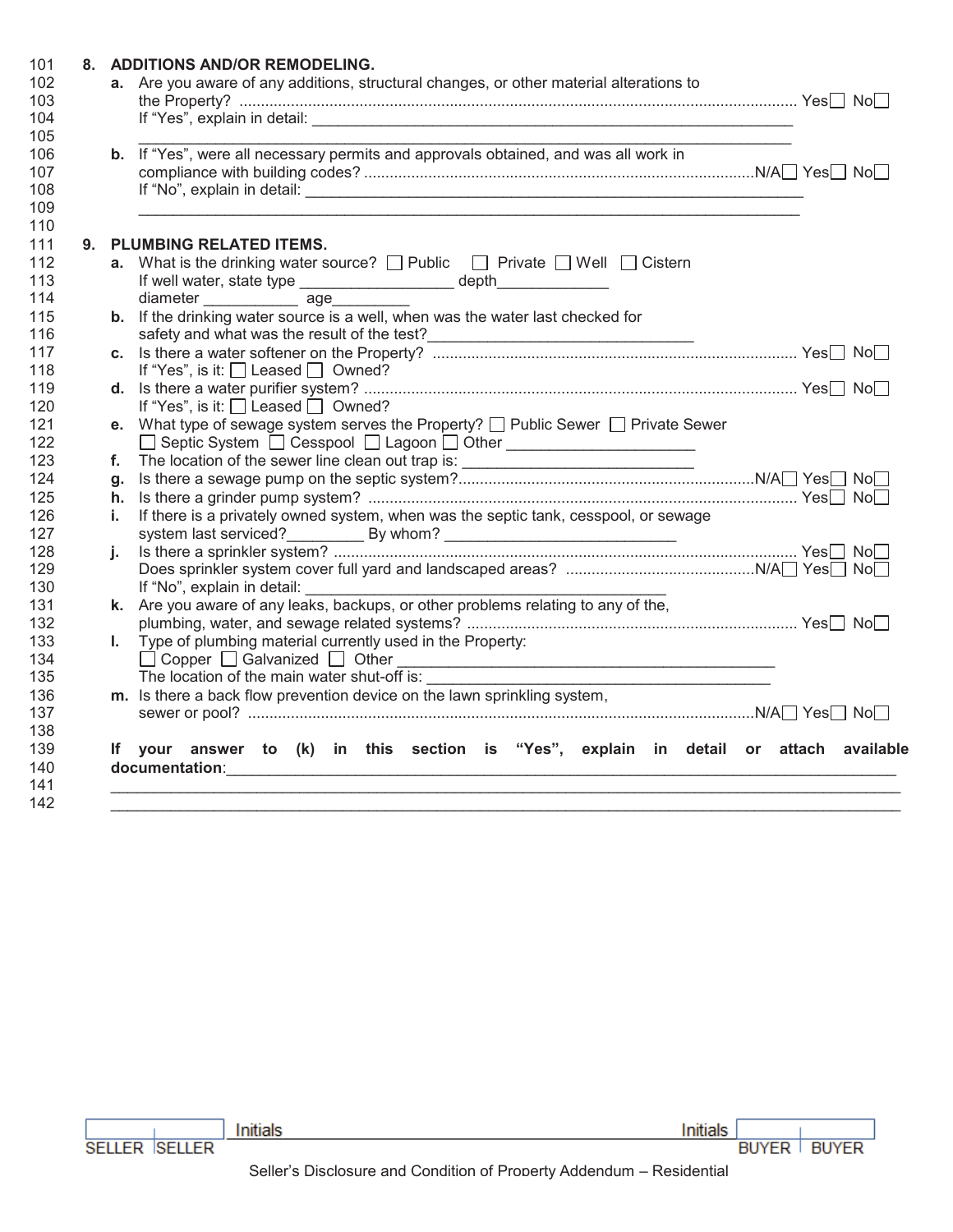|    | □ Central Electric □ Central Gas □ Heat Pump □ Window Unit(s)                                       |  |                                                                                   |  |
|----|-----------------------------------------------------------------------------------------------------|--|-----------------------------------------------------------------------------------|--|
|    |                                                                                                     |  |                                                                                   |  |
|    |                                                                                                     |  |                                                                                   |  |
|    |                                                                                                     |  | Unit Age of Unit Leased Owned Location Last Date Serviced/By Whom?                |  |
|    |                                                                                                     |  |                                                                                   |  |
|    | 2.                                                                                                  |  |                                                                                   |  |
|    |                                                                                                     |  |                                                                                   |  |
|    | □Electric □Fuel Oil □Natural Gas □Heat Pump □Propane                                                |  |                                                                                   |  |
|    |                                                                                                     |  |                                                                                   |  |
|    | □Fuel Tank □Other<br>Unit Age of Unit Leased Owned Location Last Date Serviced/By Whom?             |  |                                                                                   |  |
|    |                                                                                                     |  |                                                                                   |  |
|    |                                                                                                     |  |                                                                                   |  |
|    |                                                                                                     |  |                                                                                   |  |
|    |                                                                                                     |  |                                                                                   |  |
|    |                                                                                                     |  |                                                                                   |  |
|    |                                                                                                     |  |                                                                                   |  |
|    | □Electric □ Gas □ Solar □ Tankless                                                                  |  |                                                                                   |  |
|    |                                                                                                     |  | Unit Age of Unit Leased Owned Location Capacity Last Date Serviced/By Whom?       |  |
|    |                                                                                                     |  |                                                                                   |  |
|    | $\overline{\mathbf{a}}$                                                                             |  |                                                                                   |  |
|    |                                                                                                     |  |                                                                                   |  |
|    |                                                                                                     |  |                                                                                   |  |
|    |                                                                                                     |  | ,我们也不能在这里的人,我们也不能在这里的人,我们也不能在这里的人,我们也不能在这里的人,我们也不能在这里的人,我们也不能在这里的人,我们也不能在这里的人,我们也 |  |
|    |                                                                                                     |  |                                                                                   |  |
|    |                                                                                                     |  |                                                                                   |  |
|    | 11. ELECTRICAL SYSTEM.                                                                              |  |                                                                                   |  |
|    | a. Type of material used:<br>$\Box$ Copper $\Box$ Aluminum $\Box$ Unknown                           |  |                                                                                   |  |
|    | <b>b.</b> Type of electrical panel(s): $\Box$ Breaker $\Box$ Fuse                                   |  |                                                                                   |  |
|    |                                                                                                     |  |                                                                                   |  |
|    | Size of electrical panel (total amps), if known: ________________________________                   |  |                                                                                   |  |
|    |                                                                                                     |  |                                                                                   |  |
|    |                                                                                                     |  |                                                                                   |  |
|    |                                                                                                     |  |                                                                                   |  |
|    |                                                                                                     |  |                                                                                   |  |
|    |                                                                                                     |  |                                                                                   |  |
|    | 12. HAZARDOUS CONDITIONS. ARE YOU AWARE OF:                                                         |  |                                                                                   |  |
|    |                                                                                                     |  |                                                                                   |  |
|    |                                                                                                     |  |                                                                                   |  |
|    |                                                                                                     |  |                                                                                   |  |
|    |                                                                                                     |  |                                                                                   |  |
| е. |                                                                                                     |  |                                                                                   |  |
| f. |                                                                                                     |  |                                                                                   |  |
|    |                                                                                                     |  |                                                                                   |  |
|    | h. Any methamphetamine or controlled substances ever being                                          |  |                                                                                   |  |
|    |                                                                                                     |  |                                                                                   |  |
|    | (In Missouri, a separate disclosure is required if methamphetamine or                               |  |                                                                                   |  |
|    | other controlled substances have been present on or in the Property.)                               |  |                                                                                   |  |
|    |                                                                                                     |  |                                                                                   |  |
|    | If any of the answers in this section are "Yes", explain in detail or attach test results and other |  |                                                                                   |  |
|    |                                                                                                     |  |                                                                                   |  |
|    |                                                                                                     |  |                                                                                   |  |
|    |                                                                                                     |  |                                                                                   |  |
|    |                                                                                                     |  |                                                                                   |  |
|    |                                                                                                     |  |                                                                                   |  |
|    |                                                                                                     |  |                                                                                   |  |
|    |                                                                                                     |  |                                                                                   |  |
|    |                                                                                                     |  |                                                                                   |  |
|    |                                                                                                     |  |                                                                                   |  |
|    |                                                                                                     |  |                                                                                   |  |
|    | Initials                                                                                            |  | Initials                                                                          |  |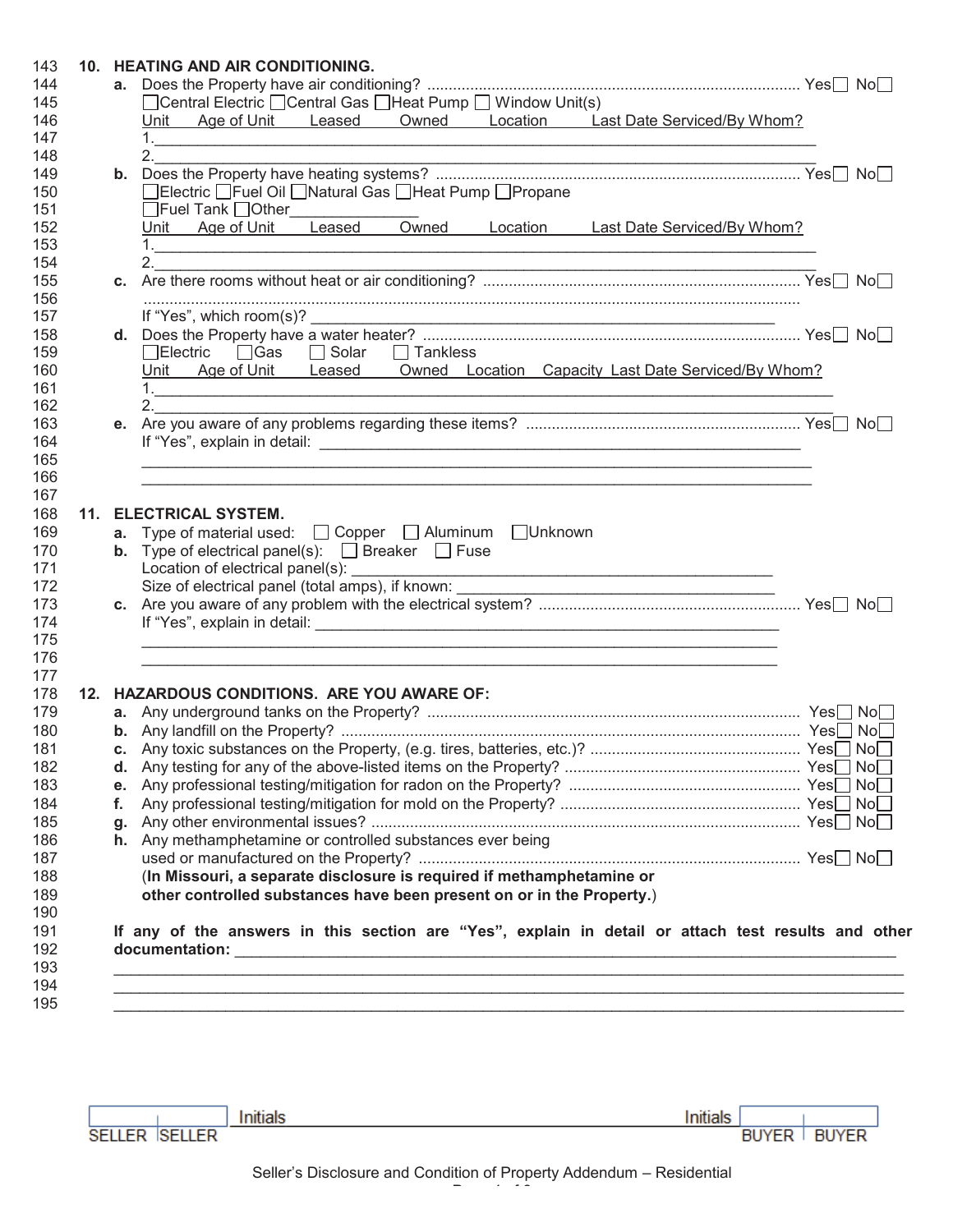|     |     | 13. NEIGHBORHOOD INFORMATION & HOMEOWNER'S ASSOCIATION. ARE YOU AWARE OF:                                          |     |
|-----|-----|--------------------------------------------------------------------------------------------------------------------|-----|
| 197 |     | <b>a.</b> Any current/pending bonds, assessments, or special taxes that                                            |     |
| 198 |     |                                                                                                                    |     |
| 199 |     | If "Yes", what is the amount? \$                                                                                   |     |
| 200 |     | b. Any condition or proposed change in your neighborhood or surrounding                                            |     |
| 201 |     |                                                                                                                    |     |
| 202 |     | c. Any defect, damage, proposed change or problem with any                                                         |     |
| 203 |     |                                                                                                                    |     |
| 204 |     | d. Any condition or claim which may result in any change to assessments or fees?  Yes <sup>1</sup> No <sup>1</sup> |     |
| 205 |     |                                                                                                                    |     |
|     |     |                                                                                                                    |     |
| 206 |     | f. The Property being in a historic, conservation or special review district that                                  |     |
| 207 |     | requires any alterations or improvements to the Property be approved by a                                          |     |
| 208 |     |                                                                                                                    |     |
| 209 |     |                                                                                                                    |     |
| 210 |     |                                                                                                                    |     |
| 211 |     | If "Yes", number of days required for notice: ____________                                                         |     |
| 212 | i., | The Property being subject to covenants, conditions, and restrictions of a                                         |     |
| 213 |     |                                                                                                                    |     |
| 214 | j.  |                                                                                                                    |     |
| 215 |     | k. The Homeowner's Association imposing its own transfer fee and/or                                                |     |
| 216 |     |                                                                                                                    |     |
| 217 |     | If "Yes", what is the amount? $\frac{1}{2}$                                                                        |     |
| 218 |     |                                                                                                                    |     |
| 219 |     |                                                                                                                    |     |
| 220 |     | payable Uyearly Usemi-annually Umonthly Uquarterly, sent to University Assembly Device of the University Present   |     |
| 221 |     | includes:                                                                                                          |     |
|     |     | Homeowner's Association/Management Company contact name, phone number, website, or email address:                  |     |
| 222 |     |                                                                                                                    |     |
| 223 |     |                                                                                                                    |     |
| 224 |     |                                                                                                                    |     |
| 225 |     |                                                                                                                    |     |
| 226 |     |                                                                                                                    |     |
|     |     | If any of the answers in this section are "Yes" (except h and k), explain in detail or attach other                |     |
| 227 |     |                                                                                                                    |     |
| 228 |     |                                                                                                                    |     |
| 229 |     |                                                                                                                    |     |
| 230 |     |                                                                                                                    |     |
| 231 |     | 14. PREVIOUS INSPECTION REPORTS.                                                                                   |     |
| 232 |     |                                                                                                                    |     |
| 233 |     | If "Yes", a copy of inspection report(s) are available upon request.                                               |     |
|     |     |                                                                                                                    |     |
| 234 |     |                                                                                                                    |     |
| 235 |     | 15. OTHER MATTERS. ARE YOU AWARE OF:                                                                               |     |
| 236 |     | a. Any of the following?                                                                                           |     |
| 237 |     |                                                                                                                    |     |
| 238 |     |                                                                                                                    | Nol |
| 239 |     | c. Any liens, other than mortgage(s)/deeds of trust currently on the Property?  Yes No                             |     |
| 240 |     |                                                                                                                    |     |
| 241 |     | e. Any other conditions that may materially affect the value                                                       |     |
| 242 |     |                                                                                                                    |     |
|     | f.  |                                                                                                                    |     |
| 243 |     | Any other condition, including but not limited to financial, that may prevent                                      |     |
| 244 |     |                                                                                                                    |     |
| 245 | g.  |                                                                                                                    |     |
| 246 | h.  | Missing keys for any exterior doors, including garage doors to the Property? Yes□ No□                              |     |
| 247 |     | List locks without keys                                                                                            |     |
| 248 | i.  |                                                                                                                    |     |
| 249 | j.  |                                                                                                                    |     |
| 250 | k.  |                                                                                                                    |     |

| Initials |               |  |
|----------|---------------|--|
|          | BUYER   BUYER |  |
|          |               |  |

Initials

SELLER SELLER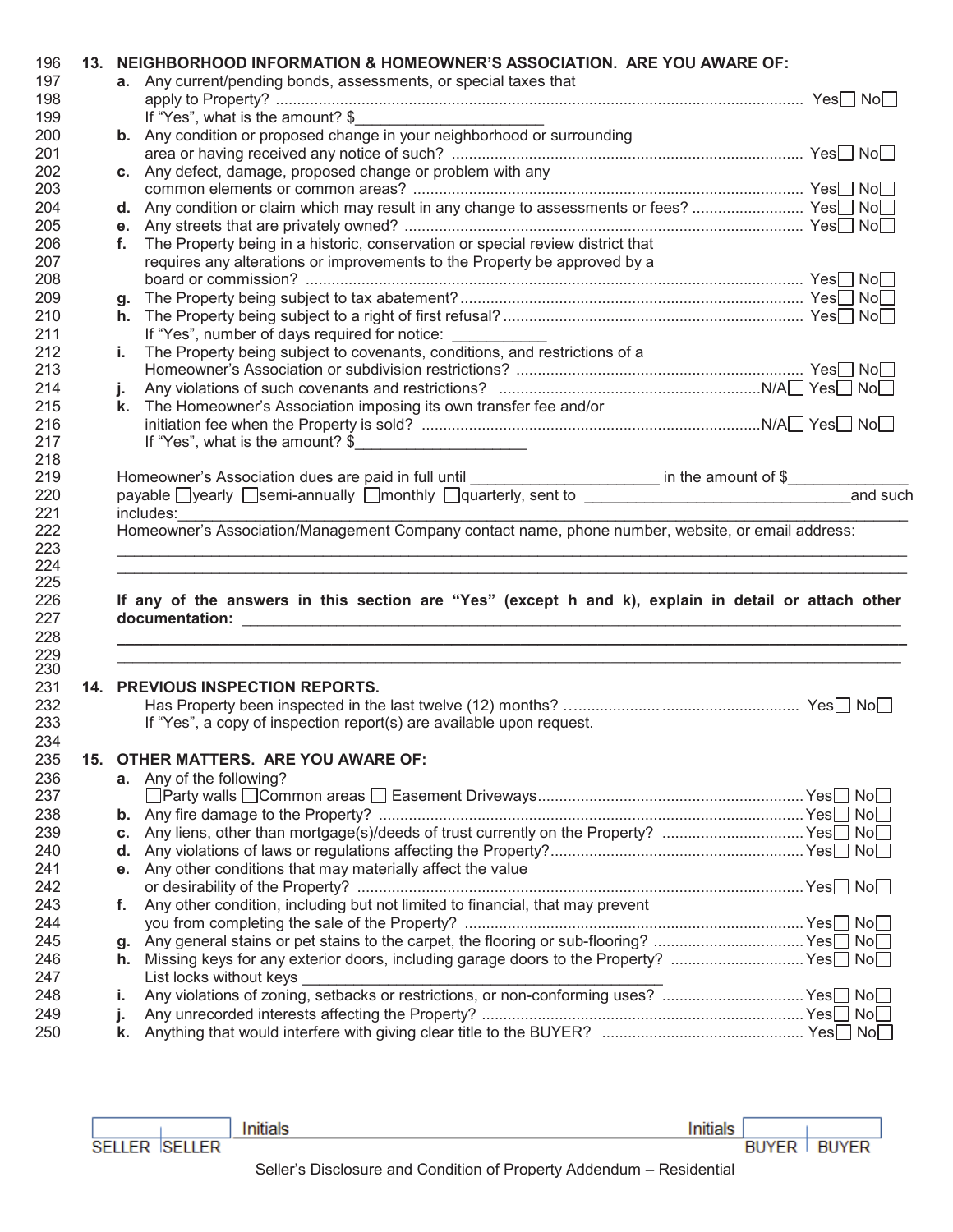| 251 | Ι. |                                                             |                                                                                                                           |               |                                    |
|-----|----|-------------------------------------------------------------|---------------------------------------------------------------------------------------------------------------------------|---------------|------------------------------------|
| 252 |    |                                                             |                                                                                                                           |               |                                    |
| 253 |    | n. Any added insulation since you have owned the Property?  |                                                                                                                           |               | $Yes \Box No \Box$                 |
| 254 |    |                                                             | o. Having replaced any appliances that remain with the Property in the                                                    |               |                                    |
| 255 |    |                                                             |                                                                                                                           |               |                                    |
| 256 |    | p. Any transferable warranties on the Property or any of it |                                                                                                                           |               |                                    |
| 257 |    |                                                             |                                                                                                                           |               |                                    |
| 258 |    |                                                             | q. Having made any insurance or other claims pertaining to the Property                                                   |               |                                    |
| 259 |    |                                                             |                                                                                                                           |               |                                    |
| 260 |    |                                                             |                                                                                                                           |               |                                    |
| 261 |    |                                                             |                                                                                                                           |               |                                    |
| 262 |    |                                                             |                                                                                                                           |               |                                    |
| 263 |    |                                                             |                                                                                                                           |               |                                    |
| 264 |    |                                                             |                                                                                                                           |               |                                    |
| 265 |    |                                                             |                                                                                                                           |               |                                    |
| 266 |    |                                                             |                                                                                                                           |               |                                    |
| 267 |    |                                                             | 16. UTILITIES. Identify the name and phone number for utilities listed below.                                             |               |                                    |
| 268 |    |                                                             |                                                                                                                           |               |                                    |
| 269 |    |                                                             |                                                                                                                           |               |                                    |
| 270 |    |                                                             |                                                                                                                           |               |                                    |
| 271 |    |                                                             |                                                                                                                           |               |                                    |
| 272 |    |                                                             | 17. FIXTURES, EQUIPMENT AND APPLIANCES (FILL IN ALL BLANKS).                                                              |               |                                    |
| 273 |    |                                                             | The Residential Real Estate Sale Contract, including this paragraph of the residential Seller's Disclosure and            |               |                                    |
| 274 |    |                                                             | Condition of Property Addendum ("Seller's Disclosure"), not the MLS, or other promotional material, provides for          |               |                                    |
| 275 |    |                                                             | what is included in the sale of the Property. Items listed in the "Additional Inclusions" or "Exclusions" in              |               |                                    |
| 276 |    |                                                             | Subparagraphs 1a and 1b of the Contract supersede the Seller's Disclosure and the pre-printed list in Paragraph 1         |               |                                    |
| 277 |    |                                                             | of the Contract. If there are no "Additional Inclusions" or "Exclusions" listed, the Seller's Disclosure and the pre-     |               |                                    |
| 278 |    |                                                             | printed list govern what is or is not included in this sale. If there are differences between the Seller's Disclosure and |               |                                    |
| 279 |    |                                                             | the Paragraph 1 list, the Seller's Disclosure governs. Unless modified by the Seller's Disclosure and/or the              |               |                                    |
| 280 |    |                                                             | "Additional Inclusions" and/or the "Exclusions" in Paragraph 1a and/or 1b, all existing improvements on the Property      |               |                                    |
| 281 |    |                                                             | (if any) and appurtenances, fixtures and equipment (which seller agrees to own free and clear), whether buried,           |               |                                    |
| 282 |    |                                                             | nailed, bolted, screwed, glued or otherwise permanently attached to Property are expected to remain with Property,        |               |                                    |
| 283 |    | including, but not limited to:                              |                                                                                                                           |               |                                    |
| 284 |    |                                                             |                                                                                                                           |               |                                    |
| 285 |    | <b>Bathroom mirrors</b>                                     | Lighting and light fixtures                                                                                               |               | Shelving, racks and towel bars     |
| 286 |    | Fences                                                      | Mounted entertainment brackets                                                                                            | (if attached) |                                    |
| 287 |    | Fireplace grates, screens and/or                            | Other mirrors (if attached)                                                                                               |               | Storm windows, doors & screens     |
| 288 |    | glass doors (if attached)                                   | Plumbing equipment and fixtures                                                                                           |               | Window blinds, curtains, coverings |
| 289 |    | Floor coverings (if attached)                               |                                                                                                                           |               | and mounting components            |

# THIS SPACE INTENTIONALLY LEFT BLANK

# **Continued on next page**

| SELLER ISELLER |  |
|----------------|--|

| Initials

Initials

**BUYER BUYER**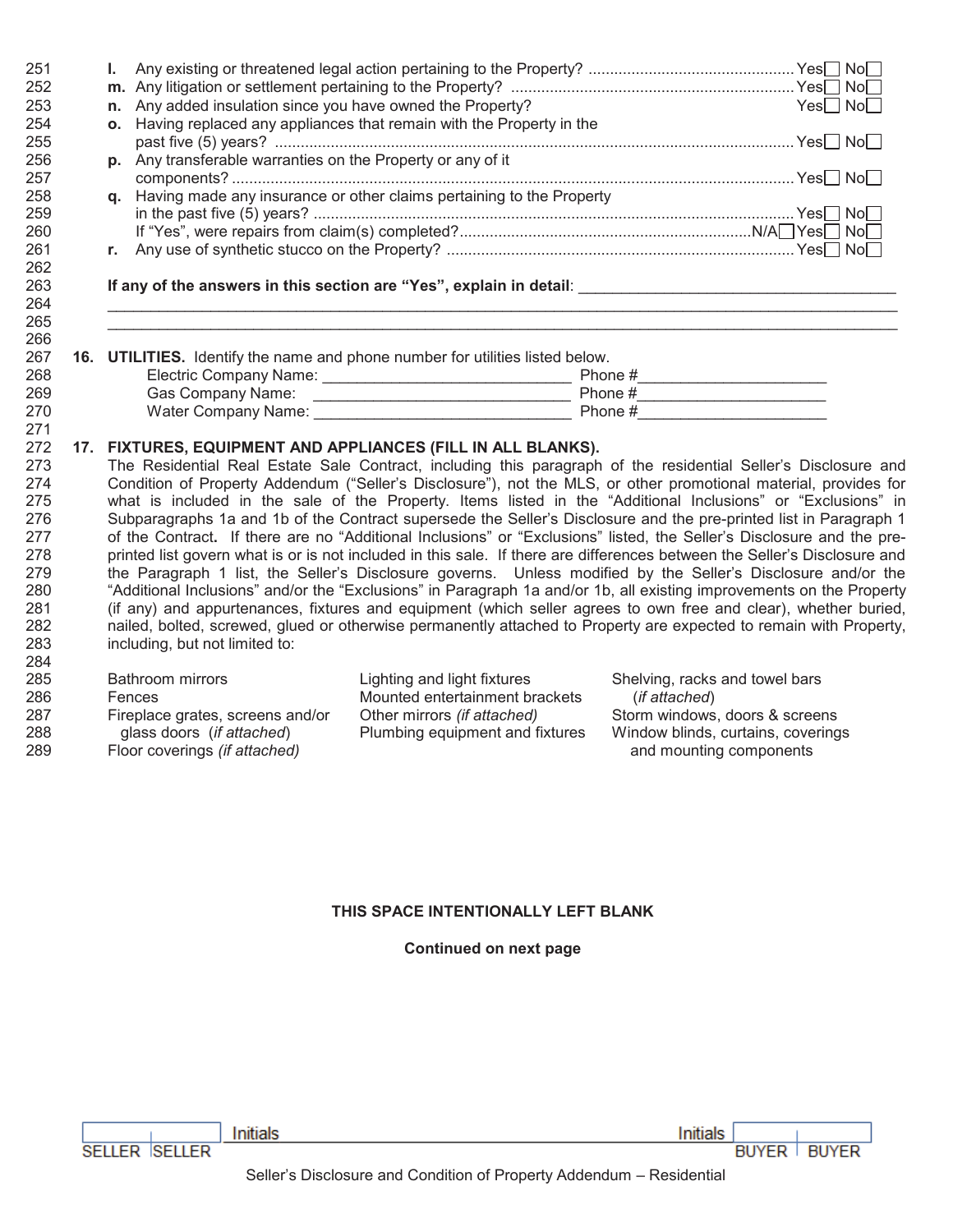| 290 | Fill in all blanks using one of the abbreviations listed below.                                                 |                                                                                                                                                                                                                                      |  |  |  |  |  |
|-----|-----------------------------------------------------------------------------------------------------------------|--------------------------------------------------------------------------------------------------------------------------------------------------------------------------------------------------------------------------------------|--|--|--|--|--|
| 291 | "OS" = Operating and Staying with the Property (any item that is performing its intended function).             |                                                                                                                                                                                                                                      |  |  |  |  |  |
| 292 | "EX" = Staying with the Property but Excluded from Mechanical Repairs; cannot be an Unacceptable                |                                                                                                                                                                                                                                      |  |  |  |  |  |
| 293 | Condition.                                                                                                      |                                                                                                                                                                                                                                      |  |  |  |  |  |
| 294 | "NA" = Not applicable (any item not present).                                                                   |                                                                                                                                                                                                                                      |  |  |  |  |  |
| 295 | "NS" = Not staying with the Property (item should be identified as "NS" below.)                                 |                                                                                                                                                                                                                                      |  |  |  |  |  |
| 296 |                                                                                                                 |                                                                                                                                                                                                                                      |  |  |  |  |  |
| 297 |                                                                                                                 |                                                                                                                                                                                                                                      |  |  |  |  |  |
| 298 | Air Conditioning Window Units, #                                                                                | Laundry - Washer                                                                                                                                                                                                                     |  |  |  |  |  |
| 299 | Air Conditioning Central System                                                                                 | ___Laundry - Dryer                                                                                                                                                                                                                   |  |  |  |  |  |
| 300 | <b>Attic Fan</b>                                                                                                | Elec. Gas                                                                                                                                                                                                                            |  |  |  |  |  |
| 301 | Ceiling Fan(s), #                                                                                               | MOUNTED ENTERTAINMENT EQUIPMENT                                                                                                                                                                                                      |  |  |  |  |  |
| 302 | <b>Central Vac and Attachments</b>                                                                              |                                                                                                                                                                                                                                      |  |  |  |  |  |
| 303 | Doorbell                                                                                                        |                                                                                                                                                                                                                                      |  |  |  |  |  |
| 304 | Electric Air Cleaner or Purifier                                                                                | Location__________________                                                                                                                                                                                                           |  |  |  |  |  |
|     |                                                                                                                 | Item #2                                                                                                                                                                                                                              |  |  |  |  |  |
| 305 | Exhaust Fan(s) - Baths                                                                                          | Location__________________                                                                                                                                                                                                           |  |  |  |  |  |
| 306 | Fences - Invisible & Controls                                                                                   | Item #3                                                                                                                                                                                                                              |  |  |  |  |  |
| 307 |                                                                                                                 | Location__________________                                                                                                                                                                                                           |  |  |  |  |  |
| 308 | Location #1<br>Location #2                                                                                      |                                                                                                                                                                                                                                      |  |  |  |  |  |
| 309 | ____ Chimney<br>$\sqrt{\frac{1}{2}}$ Chimney                                                                    | Location <b>Contract Contract Contract Contract Contract Contract Contract Contract Contract Contract Contract Contract Contract Contract Contract Contract Contract Contract Contract Contract Contract Contract Contract Contr</b> |  |  |  |  |  |
| 310 | ____ Gas Logs _______ Gas Logs<br>____ Gas Starter _______ Gas Starte<br>____ Gas Starter __________ Gas Starte | <b>Outside Cooking Unit</b>                                                                                                                                                                                                          |  |  |  |  |  |
| 311 | __ Gas Starter                                                                                                  | Propane Tank                                                                                                                                                                                                                         |  |  |  |  |  |
| 312 | <b>Heat Re-circulator</b><br>Heat Re-circulator                                                                 | Owned Leased                                                                                                                                                                                                                         |  |  |  |  |  |
| 313 | Insert<br>Insert                                                                                                | Security System                                                                                                                                                                                                                      |  |  |  |  |  |
| 314 | Wood Burning Stove ___ Wood Burning Stove                                                                       | Owned Leased                                                                                                                                                                                                                         |  |  |  |  |  |
| 315 | Other<br>Other                                                                                                  | Smoke/Fire Detector(s), #                                                                                                                                                                                                            |  |  |  |  |  |
| 316 | Fountain(s)                                                                                                     | Spa/Hot Tub                                                                                                                                                                                                                          |  |  |  |  |  |
| 317 | Furnace/Heat Pump/Other Htg System                                                                              | Spa/Sauna                                                                                                                                                                                                                            |  |  |  |  |  |
| 318 | Garage Door Keyless Entry                                                                                       | Spa Equipment                                                                                                                                                                                                                        |  |  |  |  |  |
| 319 | Garage Door Opener(s), #                                                                                        | __Sprinkler System Auto Timer                                                                                                                                                                                                        |  |  |  |  |  |
| 320 | Garage Door Transmitter(s), #                                                                                   | Sprinkler System Back Flow Valve                                                                                                                                                                                                     |  |  |  |  |  |
| 321 | <b>Gas Yard Light</b>                                                                                           | Sprinkler System (Components & Controls)                                                                                                                                                                                             |  |  |  |  |  |
| 322 | Humidifier                                                                                                      | Statuary/Yard Art                                                                                                                                                                                                                    |  |  |  |  |  |
| 323 | Intercom                                                                                                        | Sump Pump                                                                                                                                                                                                                            |  |  |  |  |  |
| 324 | Jetted Tub                                                                                                      | <b>Swimming Pool</b>                                                                                                                                                                                                                 |  |  |  |  |  |
| 325 | KITCHEN APPLIANCES                                                                                              | Swimming Pool Heater                                                                                                                                                                                                                 |  |  |  |  |  |
| 326 | Cooking Unit                                                                                                    | Swimming Pool Equipment                                                                                                                                                                                                              |  |  |  |  |  |
| 327 | ___Cooktop ___Elec. ___Gas                                                                                      | TV Antenna/Receiver/Satellite Dish                                                                                                                                                                                                   |  |  |  |  |  |
| 328 | Microwave Oven                                                                                                  | Owned Leased                                                                                                                                                                                                                         |  |  |  |  |  |
| 329 | Oven                                                                                                            | Water Softener and/or Purifier                                                                                                                                                                                                       |  |  |  |  |  |
| 330 | Elec. Gas Convection                                                                                            | Owned __Leased                                                                                                                                                                                                                       |  |  |  |  |  |
| 331 | Stove/Range                                                                                                     |                                                                                                                                                                                                                                      |  |  |  |  |  |
| 332 | Elec. Gas Convection                                                                                            |                                                                                                                                                                                                                                      |  |  |  |  |  |
| 333 | Dishwasher                                                                                                      | Other                                                                                                                                                                                                                                |  |  |  |  |  |
| 334 | Disposal                                                                                                        |                                                                                                                                                                                                                                      |  |  |  |  |  |
| 335 | Freezer                                                                                                         |                                                                                                                                                                                                                                      |  |  |  |  |  |
| 336 | Location                                                                                                        | Other                                                                                                                                                                                                                                |  |  |  |  |  |
| 337 | Icemaker                                                                                                        |                                                                                                                                                                                                                                      |  |  |  |  |  |
| 338 | Refrigerator (#1)                                                                                               | Other                                                                                                                                                                                                                                |  |  |  |  |  |
| 339 | Location                                                                                                        | Other                                                                                                                                                                                                                                |  |  |  |  |  |
| 340 | Refrigerator (#2)                                                                                               | Other                                                                                                                                                                                                                                |  |  |  |  |  |
| 341 | Location                                                                                                        |                                                                                                                                                                                                                                      |  |  |  |  |  |
| 342 | <b>Trash Compactor</b>                                                                                          |                                                                                                                                                                                                                                      |  |  |  |  |  |